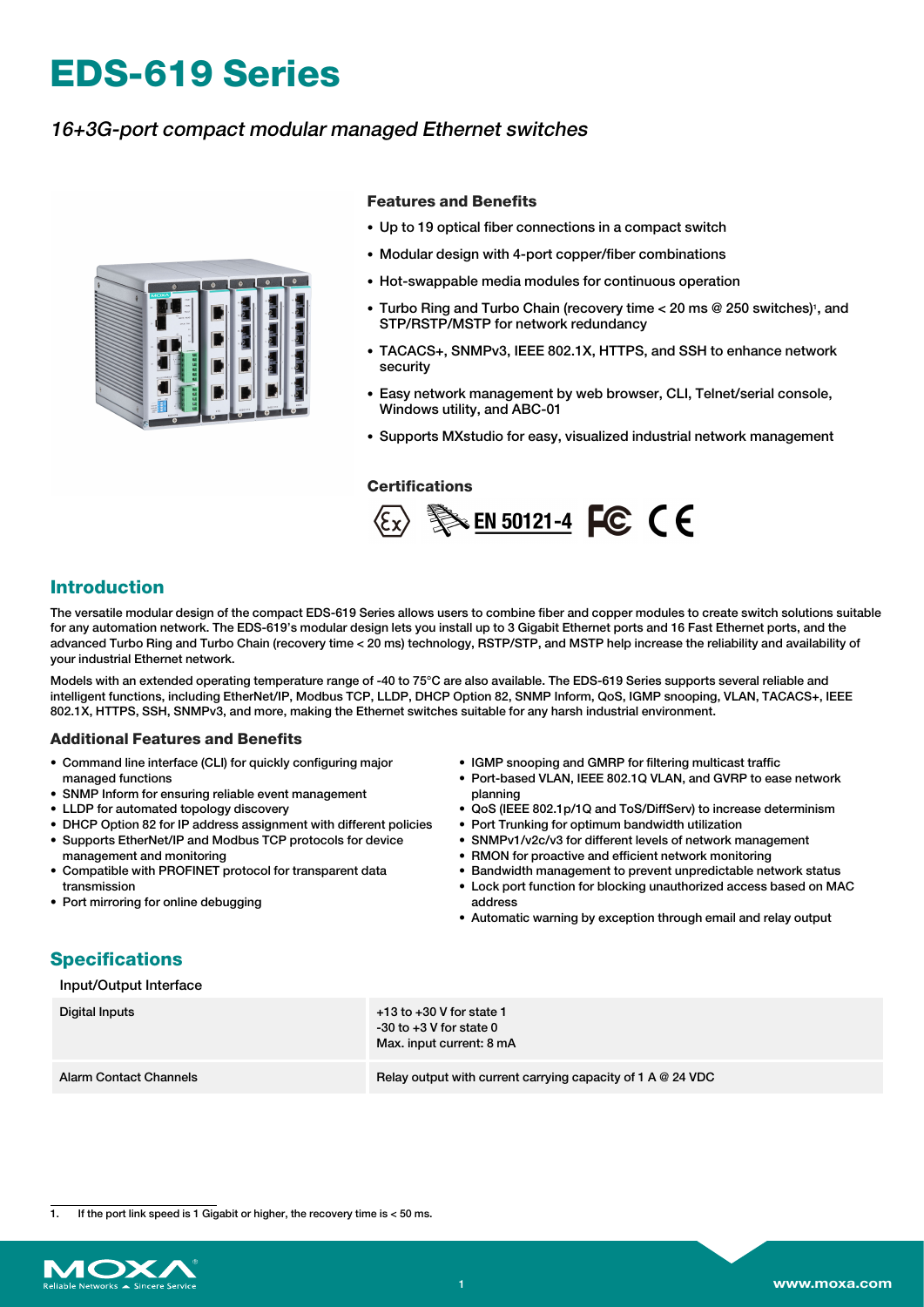### Ethernet Interface

| Module                             | 4 slots for any combination of 4-port interface modules, 10/100BaseT(X) or 100BaseFX                                                                                                                                                                                                                                                                                                                                                  |
|------------------------------------|---------------------------------------------------------------------------------------------------------------------------------------------------------------------------------------------------------------------------------------------------------------------------------------------------------------------------------------------------------------------------------------------------------------------------------------|
| <b>Standards</b>                   | IEEE 802.1D-2004 for Spanning Tree Protocol<br>IEEE 802.1p for Class of Service<br>IEEE 802.1Q for VLAN Tagging<br>IEEE 802.1s for Multiple Spanning Tree Protocol<br>IEEE 802.1w for Rapid Spanning Tree Protocol<br>IEEE 802.1X for authentication<br>IEEE 802.3 for 10BaseT<br>IEEE 802.3ab for 1000BaseT(X)<br>IEEE 802.3ad for Port Trunk with LACP<br>IEEE 802.3u for 100BaseT(X) and 100BaseFX<br>IEEE 802.3x for flow control |
| <b>Ethernet Software Features</b>  |                                                                                                                                                                                                                                                                                                                                                                                                                                       |
| Filter                             | GMRP, GVRP, IGMP v1/v2, Port-based VLAN                                                                                                                                                                                                                                                                                                                                                                                               |
| <b>Industrial Protocols</b>        | EtherNet/IP, Modbus TCP                                                                                                                                                                                                                                                                                                                                                                                                               |
| Management                         | Back Pressure Flow Control, BOOTP, DDM, DHCP Option 66/67/82, DHCP Server/<br>Client, Flow control, IPv4/IPv6, LLDP, Port Mirror, RARP, RMON, SMTP, SNMP Inform,<br>SNMPv1/v2c/v3, Syslog, Telnet, TFTP                                                                                                                                                                                                                               |
| <b>MIB</b>                         | Bridge MIB, Ethernet-like MIB, MIB-II, P-BRIDGE MIB, Q-BRIDGE MIB, RMON MIB<br>Groups 1, 2, 3, 9, RSTP MIB                                                                                                                                                                                                                                                                                                                            |
| <b>Redundancy Protocols</b>        | Link Aggregation, MSTP, RSTP, STP, Turbo Chain, Turbo Ring v1/v2                                                                                                                                                                                                                                                                                                                                                                      |
| Security                           | Broadcast storm protection, HTTPS/SSL, Port Lock, RADIUS, SSH, TACACS+                                                                                                                                                                                                                                                                                                                                                                |
| <b>Time Management</b>             | NTP Server/Client, SNTP                                                                                                                                                                                                                                                                                                                                                                                                               |
| <b>Switch Properties</b>           |                                                                                                                                                                                                                                                                                                                                                                                                                                       |
| <b>IGMP Groups</b>                 | 256                                                                                                                                                                                                                                                                                                                                                                                                                                   |
| <b>MAC Table Size</b>              | 8 K                                                                                                                                                                                                                                                                                                                                                                                                                                   |
| Max. No. of VLANs                  | 64                                                                                                                                                                                                                                                                                                                                                                                                                                    |
| <b>Packet Buffer Size</b>          | 1 Mbits                                                                                                                                                                                                                                                                                                                                                                                                                               |
| <b>Priority Queues</b>             | $\overline{4}$                                                                                                                                                                                                                                                                                                                                                                                                                        |
| <b>VLAN ID Range</b>               | VID 1 to 4094                                                                                                                                                                                                                                                                                                                                                                                                                         |
| <b>LED</b> Interface               |                                                                                                                                                                                                                                                                                                                                                                                                                                       |
| <b>LED Indicators</b>              | PWR1, PWR2, FAULT, MSTR/HEAD, CPLR/TAIL, G1/G2/G3                                                                                                                                                                                                                                                                                                                                                                                     |
| Serial Interface                   |                                                                                                                                                                                                                                                                                                                                                                                                                                       |
| <b>Console Port</b>                | RS-232 (TxD, RxD, GND), 10-pin RJ45 (115200, n, 8, 1)                                                                                                                                                                                                                                                                                                                                                                                 |
| <b>DIP Switch Configuration</b>    |                                                                                                                                                                                                                                                                                                                                                                                                                                       |
| <b>Ethernet Interface</b>          | Turbo Ring, Master, Coupler, Reserve                                                                                                                                                                                                                                                                                                                                                                                                  |
| <b>Power Parameters</b>            |                                                                                                                                                                                                                                                                                                                                                                                                                                       |
| Connection                         | 1 removable 6-contact terminal block(s)                                                                                                                                                                                                                                                                                                                                                                                               |
| Input Voltage                      | 12/24/48 VDC, Redundant dual inputs                                                                                                                                                                                                                                                                                                                                                                                                   |
| <b>Overload Current Protection</b> | Supported                                                                                                                                                                                                                                                                                                                                                                                                                             |
| <b>Reverse Polarity Protection</b> | Supported                                                                                                                                                                                                                                                                                                                                                                                                                             |

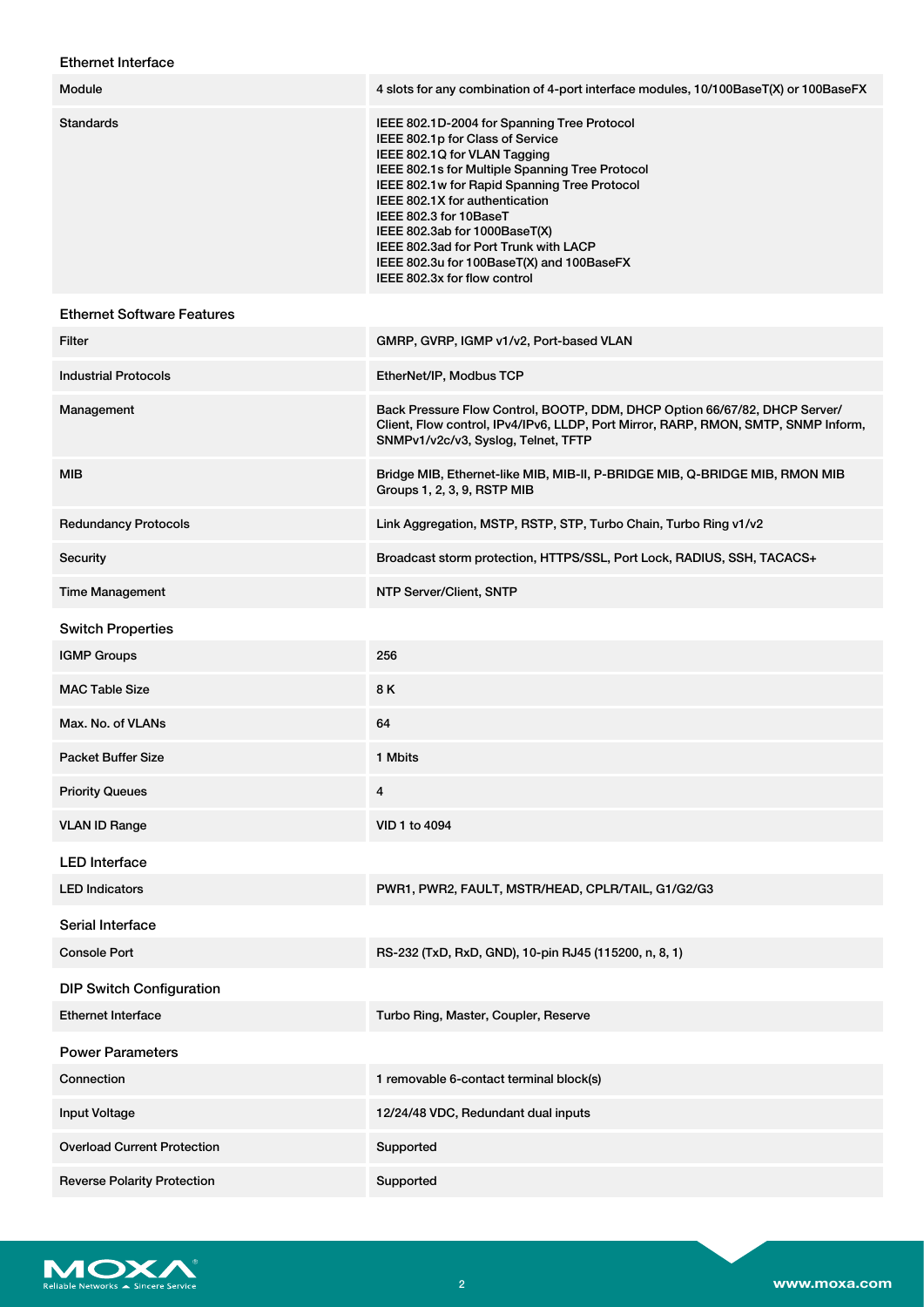| <b>Physical Characteristics</b>        |                                                                                                                                                                                                                                            |
|----------------------------------------|--------------------------------------------------------------------------------------------------------------------------------------------------------------------------------------------------------------------------------------------|
| <b>IP Rating</b>                       | <b>IP30</b>                                                                                                                                                                                                                                |
| <b>Dimensions</b>                      | 185 x 151 x 157.4 mm (7.28 x 5.95 x 6.20 in)                                                                                                                                                                                               |
| Weight                                 | 2,509 g (5.53 lb)                                                                                                                                                                                                                          |
| Installation                           | DIN-rail mounting, Wall mounting (with optional kit)                                                                                                                                                                                       |
| <b>Environmental Limits</b>            |                                                                                                                                                                                                                                            |
| <b>Operating Temperature</b>           | EDS-619: 0 to 60°C (32 to 140°F)<br>EDS-619-T: -40 to 75°C (-40 to 167°F)                                                                                                                                                                  |
| Storage Temperature (package included) | -40 to 85°C (-40 to 185°F)                                                                                                                                                                                                                 |
| <b>Ambient Relative Humidity</b>       | 5 to 95% (non-condensing)                                                                                                                                                                                                                  |
| <b>Standards and Certifications</b>    |                                                                                                                                                                                                                                            |
| Freefall                               | IEC 60068-2-32                                                                                                                                                                                                                             |
| <b>EMC</b>                             | EN 55032/35, EN 61000-6-2/-6-4                                                                                                                                                                                                             |
| <b>EMI</b>                             | CISPR 32, FCC Part 15B Class A                                                                                                                                                                                                             |
| <b>EMS</b>                             | IEC 61000-4-2 ESD: Contact: 6 kV; Air: 8 kV<br>IEC 61000-4-3 RS: 80 MHz to 1 GHz: 10 V/m<br>IEC 61000-4-4 EFT: Power: 4 kV; Signal: 4 kV<br>IEC 61000-4-5 Surge: Power: 2 kV; Signal: 2 kV<br>IEC 61000-4-6 CS: 10 V<br>IEC 61000-4-8 PFMF |
| <b>Hazardous Locations</b>             | ATEX, Class I Division 2                                                                                                                                                                                                                   |
| <b>Maritime</b>                        | ABS, DNV, LR, NK                                                                                                                                                                                                                           |
| Railway                                | EN 50121-4                                                                                                                                                                                                                                 |
| Safety                                 | UL 508, EN 62368-1                                                                                                                                                                                                                         |
| Shock                                  | IEC 60068-2-27                                                                                                                                                                                                                             |
| <b>Traffic Control</b>                 | <b>NEMATS2</b>                                                                                                                                                                                                                             |
| Vibration                              | IEC 60068-2-6                                                                                                                                                                                                                              |
| <b>MTBF</b>                            |                                                                                                                                                                                                                                            |
| Time                                   | 475,816 hrs                                                                                                                                                                                                                                |
| <b>Standards</b>                       | Telcordia (Bellcore), GB                                                                                                                                                                                                                   |
| Warranty                               |                                                                                                                                                                                                                                            |
| <b>Warranty Period</b>                 | 5 years                                                                                                                                                                                                                                    |
| Details                                | See www.moxa.com/warranty                                                                                                                                                                                                                  |
| Package Contents                       |                                                                                                                                                                                                                                            |
| Device                                 | 1 x EDS-619 Series switch                                                                                                                                                                                                                  |
| Cable                                  | 1 x RJ45-to-DB9 console cable                                                                                                                                                                                                              |

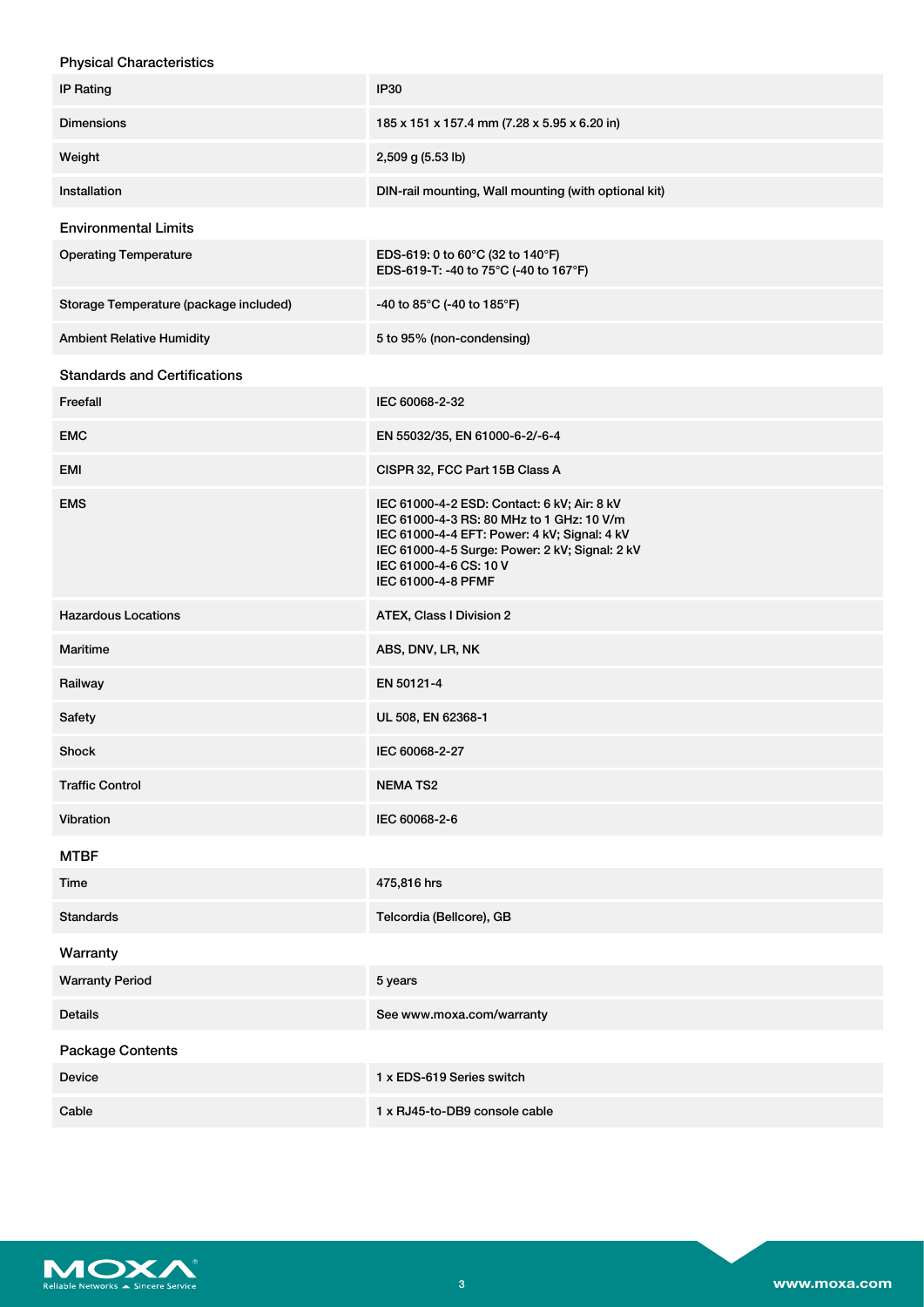Documentation 1 x product certificates of quality inspection, Simplified Chinese x product notice, Simplified Chinese x quick installation guide x warranty card

Note SFP modules and/or modules from the CM-600 Module Series need to be purchased separately for use with this product.

#### **Dimensions**

Unit: mm (inch)











## **Ordering Information**

| <b>Model Name</b> | Layer          | <b>Total No. of Ports</b> | <b>Module</b><br>$10/100$ Base $\overline{T(X)}$ and/or<br>100BaseFX | <b>Combo Ports</b><br>10/100/1000BaseT(X)<br>or 100/1000BaseSFP | <b>Operating Temp.</b> |
|-------------------|----------------|---------------------------|----------------------------------------------------------------------|-----------------------------------------------------------------|------------------------|
| <b>EDS-619</b>    | $\overline{2}$ | 19                        | 4 slots for up to 16 10/<br>100BaseT(X) and/or<br>100BaseFX ports    | 3                                                               | 0 to $60^{\circ}$ C    |
| <b>EDS-619-T</b>  | $\overline{2}$ | 19                        | 4 slots for up to 16 10/<br>100BaseT(X) and/or<br>100BaseFX ports    | 3                                                               | -40 to $75^{\circ}$ C  |

## **Accessories (sold separately)**

CM-600 Module Series

CM-600-4TX Fast Ethernet interface module with 4 10/100BaseT(X) ports, RJ45 connectors, -40 to 75°C operating temperature

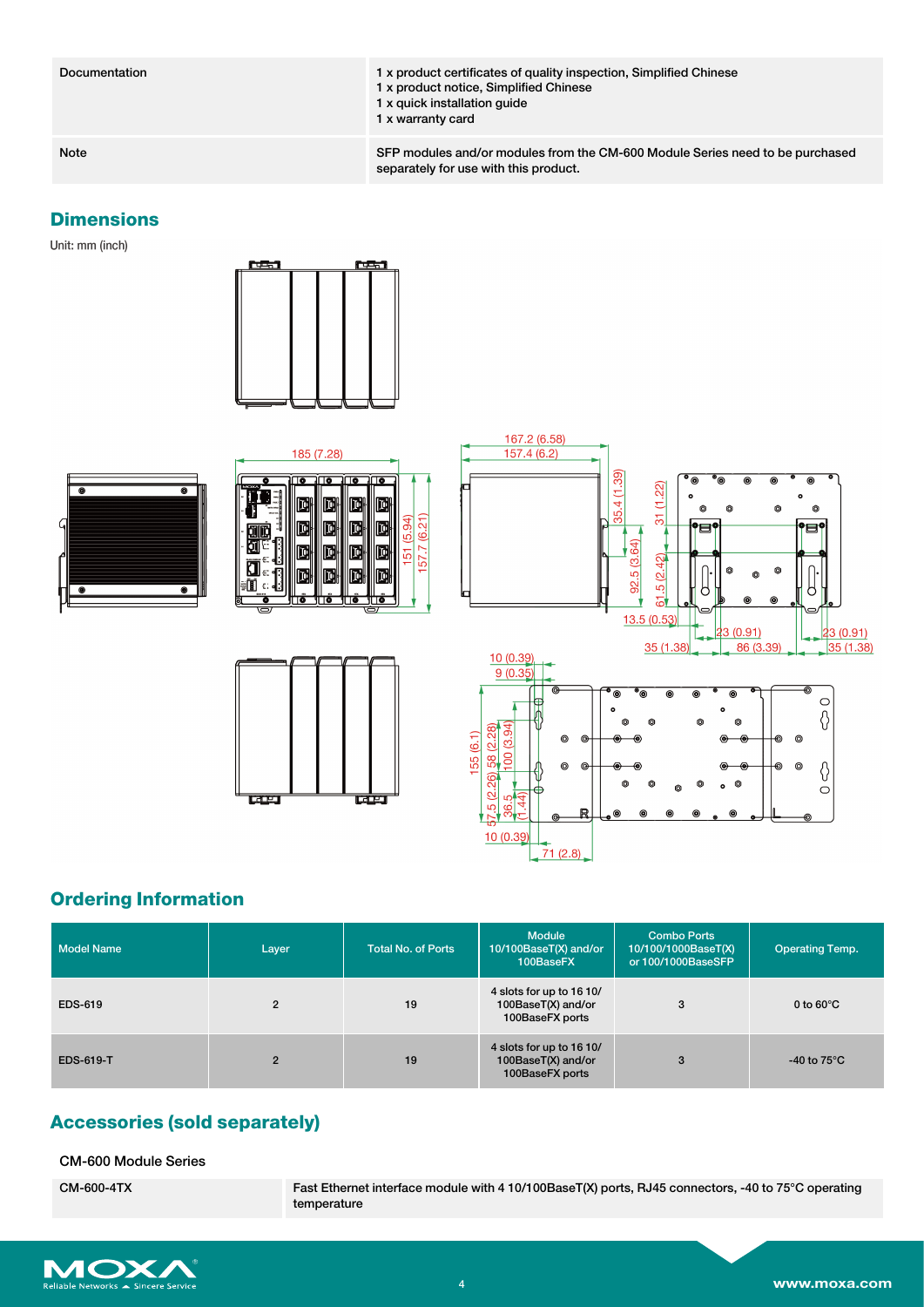| <b>CM-600-4MSC</b>  | Fast Ethernet interface module with 4 100BaseFX multi-mode ports, SC connectors, -40 to 75°C<br>operating temperature                                               |
|---------------------|---------------------------------------------------------------------------------------------------------------------------------------------------------------------|
| <b>CM-600-4MST</b>  | Fast Ethernet interface module with 4 100BaseFX multi-mode ports, ST connectors, -40 to 75°C<br>operating temperature                                               |
| <b>CM-600-4SSC</b>  | Fast Ethernet interface module with 4 100BaseFX single-mode ports, SC connectors, -40 to 75°C<br>operating temperature                                              |
| CM-600-3MSC/1TX     | Fast Ethernet interface module with 1 10/100BaseT(X) port, RJ45 connector, and 3 100BaseFX multi-<br>mode ports, SC connectors, -40 to 75°C operating temperature   |
| CM-600-3SSC/1TX     | Fast Ethernet interface module with 1 10/100BaseT(X) port, RJ45 connector, and 3 100BaseFX single-<br>mode ports, SC connectors, -40 to 75°C operating temperature  |
| CM-600-2MSC/2TX     | Fast Ethernet interface module with 2 10/100BaseT(X) ports, RJ45 connectors, and 2 100BaseFX<br>multi-mode ports, SC connectors, -40 to 75°C operating temperature  |
| CM-600-2SSC/2TX     | Fast Ethernet interface module with 2 10/100BaseT(X) ports, RJ45 connectors, and 2 100BaseFX<br>single-mode ports, SC connectors, -40 to 75°C operating temperature |
| <b>Storage Kits</b> |                                                                                                                                                                     |
| <b>ABC-01</b>       | Configuration backup and restoration tool for managed Ethernet switches and AWK Series wireless<br>APs/bridges/clients, 0 to 60°C operating temperature             |
| <b>SFP Modules</b>  |                                                                                                                                                                     |
| SFP-1FELLC-T        | SFP module with 1 100Base single-mode with LC connector for 80 km transmission, -40 to 85°C<br>operating temperature                                                |
| SFP-1FEMLC-T        | SFP module with 1 100Base multi-mode, LC connector for 2/4 km transmission, -40 to 85°C operating<br>temperature                                                    |
| SFP-1FESLC-T        | SFP module with 1 100Base single-mode with LC connector for 40 km transmission, -40 to 85°C<br>operating temperature                                                |
| SFP-1G10ALC         | WDM-type (BiDi) SFP module with 1 1000BaseSFP port with LC connector for 10 km transmission; TX<br>1310 nm, RX 1550 nm, 0 to 60°C operating temperature             |
| SFP-1G10ALC-T       | WDM-type (BiDi) SFP module with 1 1000BaseSFP port with LC connector for 10 km transmission; TX<br>1310 nm, RX 1550 nm, -40 to 85°C operating temperature           |
| SFP-1G10BLC         | WDM-type (BiDi) SFP module with 1 1000BaseSFP port with LC connector for 10 km transmission; TX<br>1550 nm, RX 1310 nm, 0 to 60°C operating temperature             |
| SFP-1G10BLC-T       | WDM-type (BiDi) SFP module with 1 1000BaseSFP port with LC connector for 10 km transmission; TX<br>1550 nm, RX 1310 nm, -40 to 85°C operating temperature           |
| SFP-1G20ALC         | WDM-type (BiDi) SFP module with 1 1000BaseSFP port with LC connector for 20 km transmission; TX<br>1310 nm, RX 1550 nm, 0 to 60°C operating temperature             |
| SFP-1G20ALC-T       | WDM-type (BiDi) SFP module with 1 1000BaseSFP port with LC connector for 20 km transmission; TX<br>1310 nm, RX 1550 nm, -40 to 85°C operating temperature           |
| SFP-1G20BLC         | WDM-type (BiDi) SFP module with 1 1000BaseSFP port with LC connector for 20 km transmission; TX<br>1550 nm, RX 1310 nm, 0 to 60°C operating temperature             |
| SFP-1G20BLC-T       | WDM-type (BiDi) SFP module with 1 1000BaseSFP port with LC connector for 20 km transmission; TX<br>1550 nm, RX 1310 nm, -40 to 85°C operating temperature           |
| SFP-1G40ALC         | WDM-type (BiDi) SFP module with 1 1000BaseSFP port with LC connector for 40 km transmission; TX<br>1310 nm, RX 1550 nm, 0 to 60°C operating temperature             |
| SFP-1G40ALC-T       | WDM-type (BiDi) SFP module with 1 1000BaseSFP port with LC connector for 40 km transmission; TX<br>1310 nm, RX 1550 nm, -40 to 85°C operating temperature           |
| SFP-1G40BLC         | WDM-type (BiDi) SFP module with 1 1000BaseSFP port with LC connector for 40 km transmission; TX<br>1550 nm, RX 1310 nm, 0 to 60°C operating temperature             |
| SFP-1G40BLC-T       | WDM-type (BiDi) SFP module with 1 1000BaseSFP port with LC connector for 40 km transmission; TX<br>1550 nm, RX 1310 nm, -40 to 85°C operating temperature           |
| SFP-1GEZXLC         | SFP module with 1 1000BaseEZX port with LC connector for 110 km transmission, 0 to 60 $\degree$ C operating<br>temperature                                          |
| SFP-1GEZXLC-120     | SFP module with 1 1000BaseEZX port with LC connector for 120 km transmission, 0 to 60°C operating<br>temperature                                                    |
| SFP-1GLHLC          | SFP module with 1 1000BaseLH port with LC connector for 30 km transmission, 0 to 60°C operating<br>temperature                                                      |